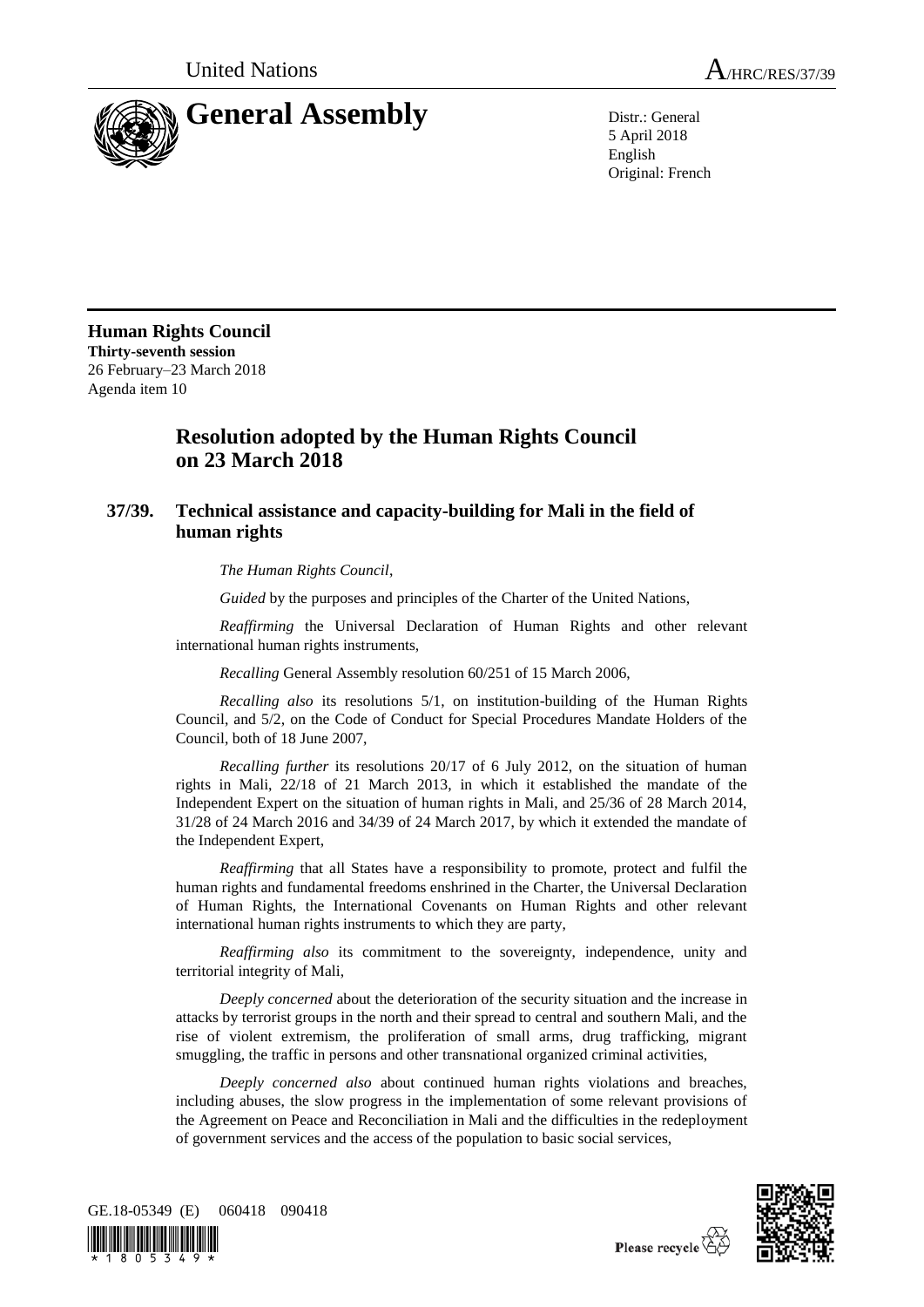*Remaining concerned* over the food and humanitarian crisis faced by the populations affected by the conflict and by the insecurity which hinders humanitarian access, and condemning the attacks against humanitarian personnel,

*Noting with satisfaction* the fact that the Government of Mali and the signatory groups have renewed their commitment to expeditiously fulfil their obligations under the Agreement on Peace and Reconciliation in Mali, in particular the adoption of a calendar of priority actions, and the progress represented by the appointment of interim authorities, and stressing that much progress remains to be made towards the full implementation of the Agreement, in particular the effective implementation of decentralization, transitional justice, the disarmament, demobilization and reintegration process, justice sector reform and security sector reform,

*Welcoming* Security Council resolution 2374 (2017) of 5 September 2017, which establishes a regime of targeted sanctions against in particular those who obstruct the implementation of the Agreement on Peace and Reconciliation in Mali and those who plan, direct or conduct human rights violations or abuses or violations of international humanitarian law, including acts targeting the civilian population, including women and children,

*Noting* the commitment made by the Government of Mali at a number of sessions of the Council to place priority on dialogue and national reconciliation in resolving the crisis,

*Noting also* the commitment made by the Government of Mali to restore the rule of law and to combat impunity effectively,

*Welcoming* the cooperation of the Malian authorities with international human rights mechanisms, notably the planning of two visits to Mali by thematic special procedures mandate holders of the Human Rights Council in 2018,

*Noting* the holding of the third universal periodic review of Mali in January 2018 and encouraging the Government of Mali to take the necessary measures for the implementation of the recommendations that it accepts,

Taking note of the latest report of the Secretary-General on the situation in Mali,<sup>1</sup> in which he expresses concern about the lack of involvement of women in the peace process and reiterates that they should be included in all decision-making structures relating to the peace process, and emphasizing the important role of women in prevention and resolution of conflicts and in peacebuilding,

*Taking note also* of the joint report of the United Nations Multidimensional Integrated Stabilization Mission in Mali and the Office of the United Nations High Commissioner for Human Rights on human rights and the peace process in Mali, published in February 2018, which finds that more than 600 cases of human rights violations and abuses were committed between January 2016 and June 2017, involving more than 2,700 victims, and which demonstrates that respect for human rights can create an environment that is conducive to the implementation of the Peace Agreement, and underscoring the importance of the human rights reports prepared by the United Nations Multidimensional Integrated Stabilization Mission in Mali in fulfilment of one of the components of its mandate for the promotion and protection of human rights,

*Taking note with appreciation* of the report of the Independent Expert on the situation of human rights in Mali, $2$ 

*Noting* the account taken by the G5 Sahel joint force of the human rights due diligence policy on United Nations support to non-United Nations security forces,

*Noting also* the establishment of the framework for ensuring the compliance of the joint force operations with human rights and international humanitarian law,

<sup>1</sup> S/2017/1105.

<sup>2</sup> A/HRC/37/78.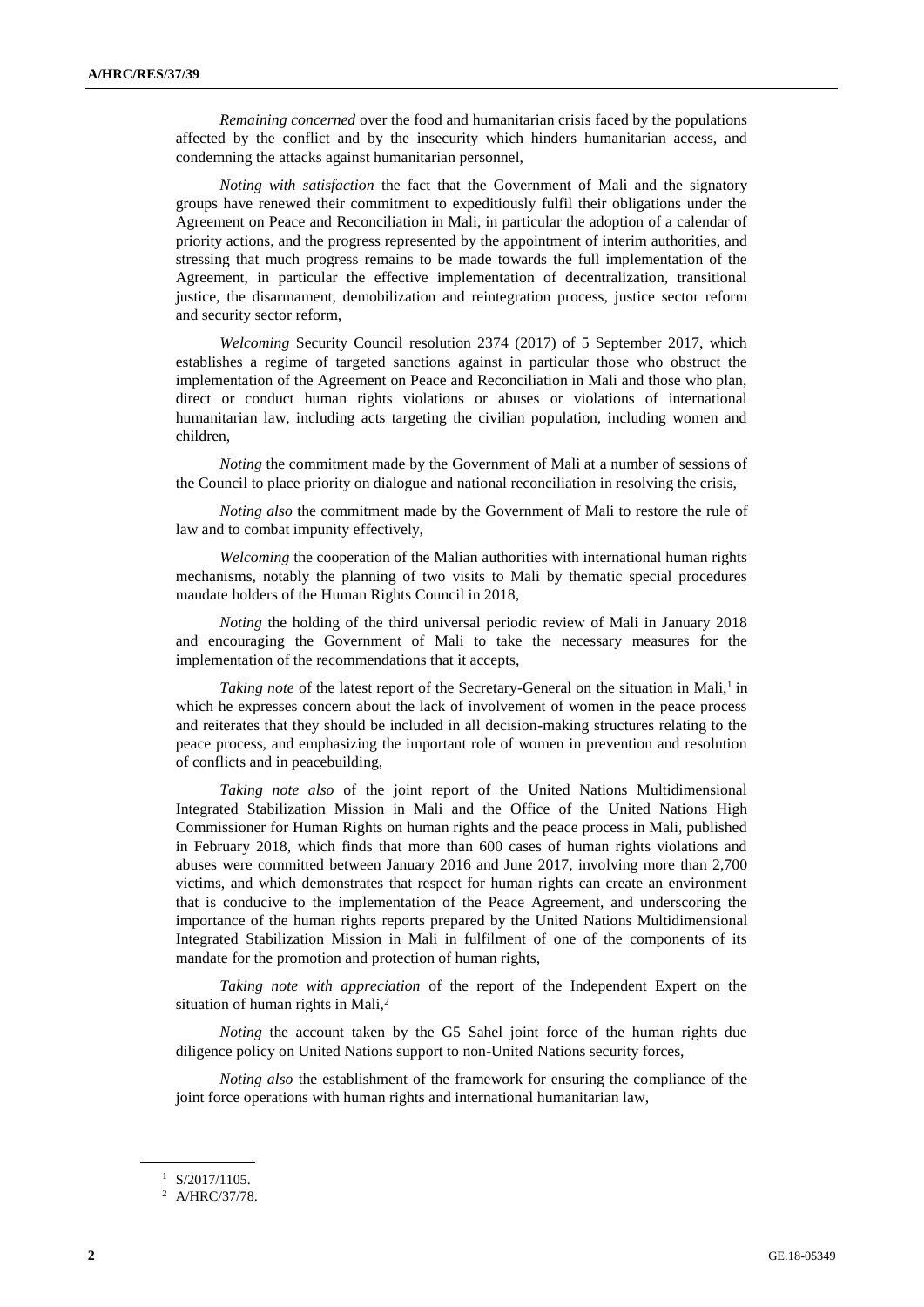1. *Strongly condemns* the violations and abuses of human rights and the violations of international humanitarian law, including those involving the recruitment and use of children as soldiers and the violations of their rights, and the violations and abuses of women's rights that have been perpetrated in Mali since the beginning of the crisis, and all the terrorist attacks, including the fatal attacks committed in 2018 against itinerant traders;

2. *Also strongly condemns* the attacks, including terrorist attacks against civilians, the Malian defence and security forces, the United Nations Multidimensional Integrated Stabilization Mission in Mali and the French forces, underlines the importance of bringing perpetrators, sponsors, organizers and financiers of these acts to justice, and urges the Government of Mali to ensure that those responsible for these acts are prosecuted;

3. *Reiterates* its call for an immediate halt to all human rights violations, breaches and abuses, and for the strict observance of all human rights and fundamental freedoms;

4. *Calls upon* all parties to facilitate full, safe, and unhindered access for the timely delivery of aid to all persons in need across Mali, and to ensure the safety and protection of civilians receiving assistance and of humanitarian personnel operating in Mali;

5. *Calls upon* the Government of Mali to continue and to intensify its efforts to protect, respect and fulfil human rights and to promote national reconciliation, in particular by strengthening the judiciary, developing transitional justice mechanisms and effectively redeploying government services throughout the country;

6. *Calls upon* all signatories of the Agreement on Peace and Reconciliation in Mali to implement all its provisions, in line with their renewed commitments made at the last meeting of the Agreement Monitoring Committee held on 15 and 16 January 2018, including those relating to the disarmament, demobilization and reintegration of former rebel fighters, the redeployment of Malian armed forces throughout the territory and decentralization, the fight against impunity, the functioning of the interim administrations in the north and the participation of women, and welcomes the involvement of the Carter Center as an independent observer of the Peace Agreement;

7. *Encourages* the Malian authorities to put in place all necessary measures to prevent and put an end to the unlawful recruitment and use of children as soldiers, and to implement sustainable reintegration and rehabilitation programmes, including by taking into account the gender perspective;

8. *Notes with appreciation* the initiation in January 2013 of an investigation by the Prosecutor of the International Criminal Court into crimes committed on the territory of Mali since January 2012, notes that on 27 September 2016 the Court found an individual guilty of intentionally directing attacks against buildings of a religious and historical character in Timbuktu, and recalls that it is important for all Malian stakeholders to lend the Court their support and cooperation;

9. *Supports*, in this regard, the efforts of the Government of Mali to bring all perpetrators of violations and abuses of human rights and international humanitarian law before impartial and independent courts, urges it to intensify those efforts and encourages it to continue its cooperation with the International Criminal Court;

10. *Welcomes* the establishment by the Secretary-General of the International Commission of Inquiry provided for by the Agreement on Peace and Reconciliation in Mali to investigate the grave violations of human rights and international humanitarian law committed in Mali since January 2012, and encourages the United Nations Secretariat to provide the Commission with the necessary means to carry out its mandate;

11. *Calls upon* the Government of Mali to ensure that women participate more fully in the national reconciliation process and in all decision-making structures relating to the peace process, in conformity with relevant Security Council resolutions and the law establishing a 30 per cent quota for women in national institutions that was adopted by the Government in December 2015, and to heighten the political empowerment of women at all levels;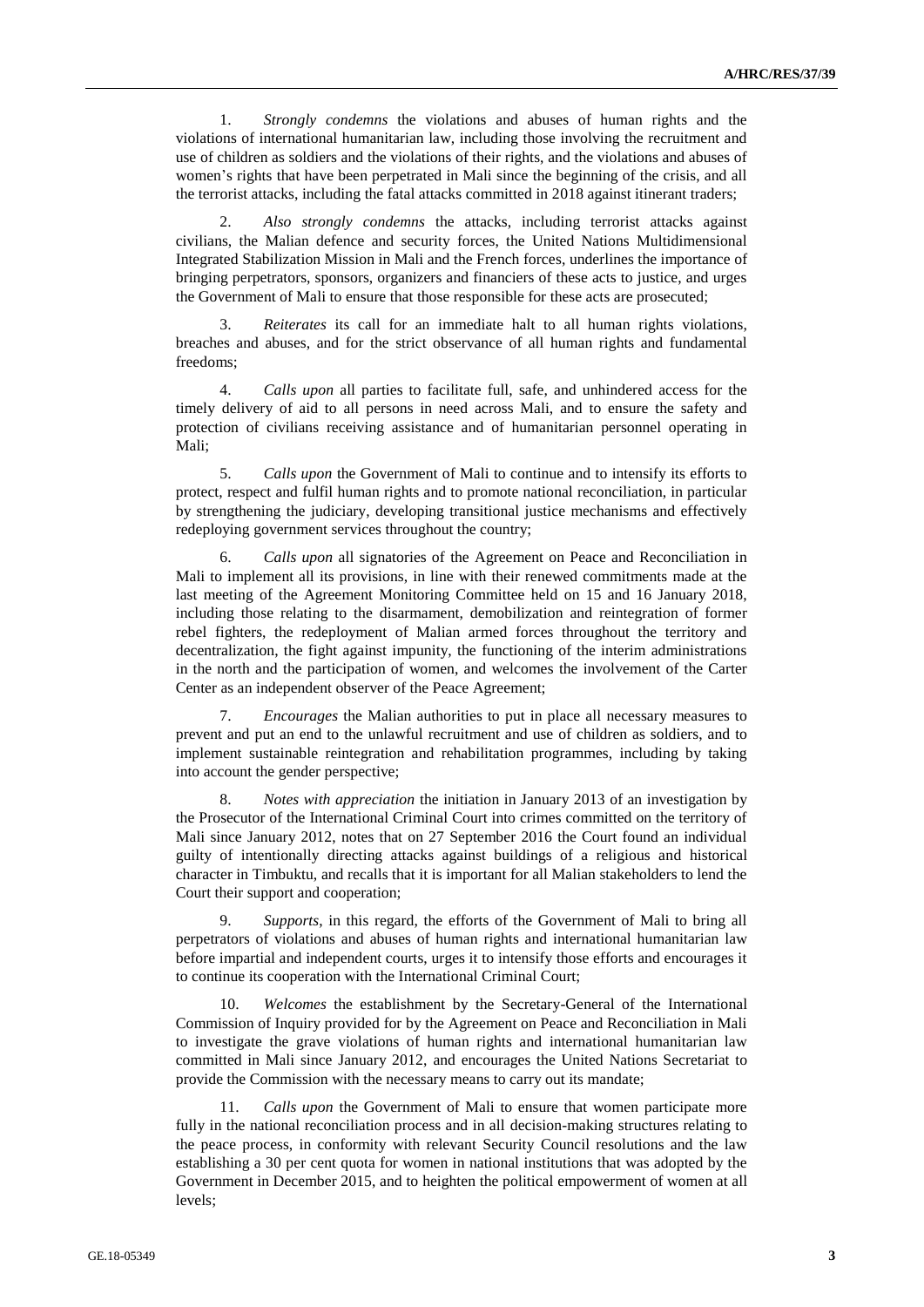12. *Supports* the measures taken by the Government to transfer pupils from some insecure localities in the northern and central regions to other schools and to organize special assessments for them;

13. *Welcomes* the establishment by the Malian authorities of a ministerial department dedicated exclusively to the promotion and protection of human rights, commends the progress achieved by the Justice, Truth and Reconciliation Commission, which has made it possible to collect more than 7,000 statements from victims in several regions of Mali, and encourages the Malian authorities to ensure that the Commission has the independence and means needed to fulfil its mandate to support the victims of the crises in Mali;

14. *Encourages* the Malian authorities and all regional and international actors to continue their efforts to consolidate the progress made towards attaining peace and security in Mali;

15. *Commends* the work of the United Nations Multidimensional Integrated Stabilization Mission in Mali to support the efforts of the Government of Mali to restore State authority and the rule of law in the country, and deplores the loss of life suffered by it;

16. *Emphasizes* that the efforts of the G5 Sahel joint force to counter the activities of terrorist groups and other organized criminal groups will help to create a more secure environment and at last to establish the conditions required to improve the human rights situation in Mali, and emphasizes the need to operationalize the human rights protection and accountability mechanisms;

17. *Requests* all parties to respect human rights and to ensure their strict observance of international human rights law and international humanitarian law, in particular in the course of counter-terrorism operations;

18. *Reiterates* its appreciation for the humanitarian assistance already provided to members of the population affected by the crisis, and urges the international community to continue to deliver, in consultation with the Government of Mali and the neighbouring countries concerned, appropriate and secure humanitarian assistance to refugees and displaced persons, particularly in the north of Mali, with a view to facilitating access by the population to basic social services and to establishing conditions conducive to the gradual recovery of the country;

19. *Welcomes* the formulation of the Specific Development Strategy for the Northern Regions of Mali, urges the Government to pursue its development work through the implementation of the Emergency Programme for the Revival of Development in the North and the Reconstruction and Economic Recovery Programme, and also urges the Government to accelerate the return of the administration and basic services in the centre and north of the country and to work towards establishing an acceptable level of security;

20. *Requests* friendly countries and partner organizations that have pledged contributions at conferences on the development of Mali to honour those pledges in order to assist the Government to expedite the effective and comprehensive implementation of the Agreement on Peace and Reconciliation in Mali;

21. *Reaffirms* the need to proceed swiftly with the electoral process and welcomes the arrangements for holding, within the time frame set by the Constitution, fair, free, transparent and inclusive elections in 2018 that guarantee freedom of expression and the will of the people;

22. *Welcomes* the close cooperation of the Government of Mali with the Independent Expert on the situation of human rights in Mali in the fulfilment of the mandate entrusted to him;

23. *Notes with satisfaction* that the Government of Mali has undertaken to act upon the recommendations made by the Independent Expert following his visits to Mali;

24. *Decides* to extend the mandate of the Independent Expert on the situation of human rights in Mali for a period of one year in order to permit him to evaluate the